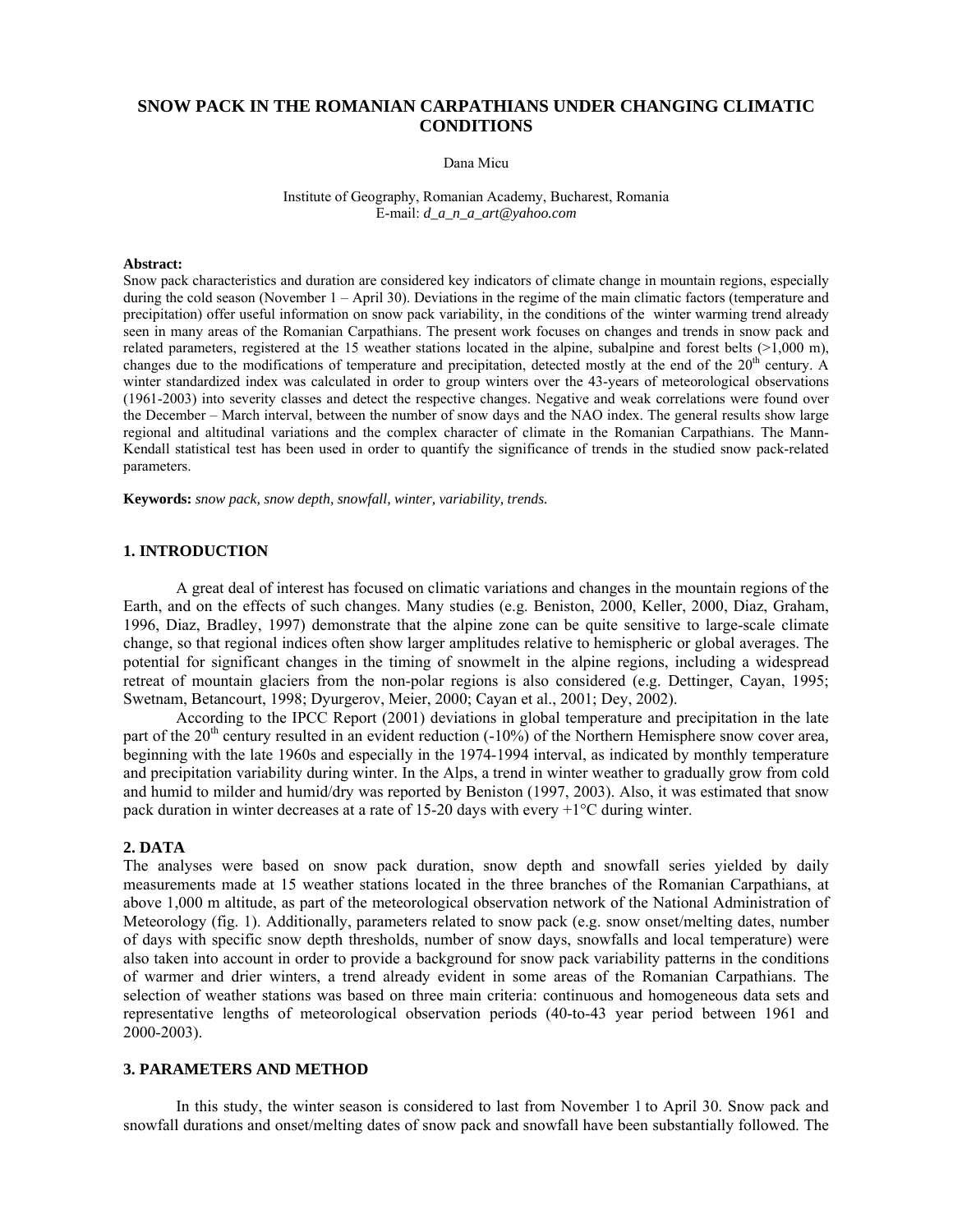seasonal duration of intervals with snow depth higher than specific thresholds (10, 20, 50 and 70 cm) has also been determined in order to reveal the years with high and low snow amounts and detect their occurrence trends as a function of snowfall variability. Shifts in the snow pack patterns induced by temperature and precipitation variability, mainly during the winter season, have also been studied. Calculations and correlations were performed with SPSS 14.0 software, the Mann-Kendall statistical test being used to determine the significance of the corresponding trends (>90% significance level).



Fig. 1. Spatial distribution of the 15 weather stations in the Romanian Carpathians (above 1, 000 m altitude).

## **4. RESULTS**

### **4.1. Trends in maximum snow depth**

A winter-to-winter variability of maximum snow depth (MSD) occurrence was computed and the relative deviation of the 10-year mean of MSD was compared with the 43-year average. Despite the few measurement sites very much scattered with altitude and space, some aspects were nevertheless obvious. In most cases statistics indicated a slight dominance of negative trends (53%) over the positive ones (47%). Even so, significant negative trends were found only for the Western Carpathians, at Băişoara and for the Eastern Carpathians, at Rarău, both stations located in the forest belt. The only significant positive trend appeared at Lăcăuti station, located in the lower subalpine belt of the Eastern Carpathians.

 Winter variability of maximum snow depth by decades has shown that in the 1960s the snow pack was generally above-average (except for subalpine belt stations), in 4.6 to 5.5 winters/decade. In the 1970s and 1980s, MSD was mostly below-average, in 5.9 to 9.3 winters/decade and in 4.9 to 7.3 winters/decade, respectively. Starting with the 1990s there followed several winters with above-average MSD (except for the forest belt stations), in 6.0 to 6.5 winters/decade for the alpine and the subalpine belts, while at the beginning of the 2000s MSD was below-average, both at the alpine and the forest belt stations (except for Vlădeasa and Lăcăuți, in the subalpine belt).

#### **4.2. Trends in snow pack duration and related parameters**

Snow pack duration and its related parameters are closely and significantly correlating with altitude, which induces obvious differences. In terms of intensity, frequency and amount of snowfall, which also tend to increase with altitude, and of the frequent occurrence of related variables beyond winter months, the winter season may last up to the end of spring and early summer. The percentile approach shows an evident change of snow pack duration with height  $(r^2>0.90)$ . The best correlations with altitude were given by "moderately long" (P50) and "lengthy" snow pack intervals (P95), with r<sup>2</sup> values of 0.80-0.90, while "short" ones exhibited weaker correlations (0.73).

 In terms of annual snow pack duration trends, statistically significant values, at least for the 90% significance level, occurred at only 20% of the weather stations. The results indicate a longer snow season in the alpine realm (Ţarcu station) and a shorter one in two forest stations below 1,500 m altitude (Sinaia and Fundata). A closer decadal investigation reflects that the annual snow pack duration shows average deviations, the positive/negative ones being rather scattered and usually not exceeding the +/-50% threshold. The 1960s are characterized by a decrease, more evident in the early interval, in 60% of the weather stations,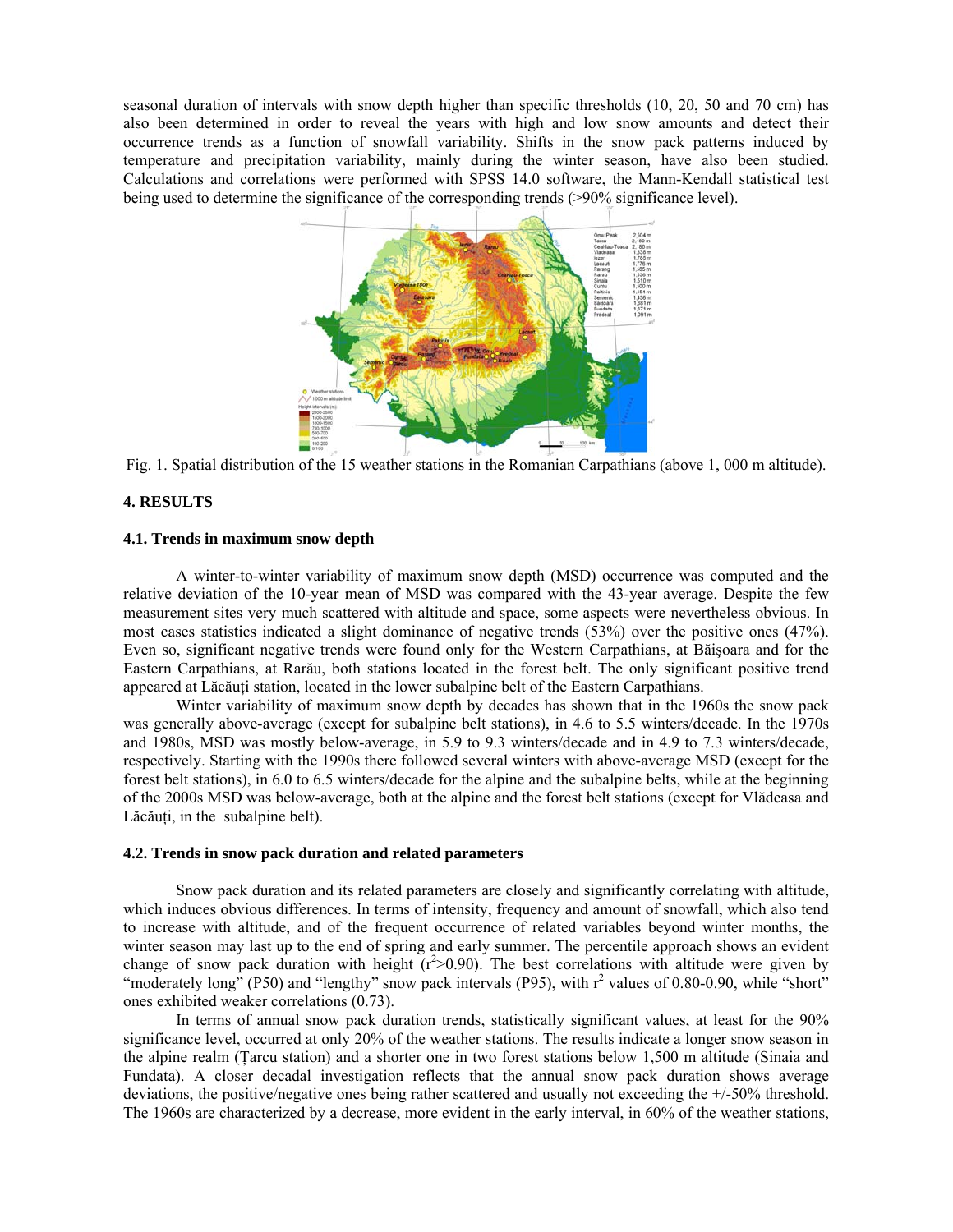mainly in the forest and low-subalpine belts. Isolated cases of shorter duration were more numerous in the mid-to-late interval of the same decade, mainly in the alpine and subalpine belts. Some positive deviation cases were noticed only at the forest belt weather stations, in the early-to-mid interval. During the 1970s, positive deviations were dominant in the early interval, mainly in the forest-to-lower subalpine belts, they being more scattered in subalpine and alpine stations, in the mid and late intervals. Isolated negative deviations were determined at Semenic, Băişoara and Ceahlău-Toaca stations. The 1980s displayed an equal distribution between positive and negative deviations (47% each), with more evident shorter durations in the winter of 1982-1983 at most of the stations located in the forest belt and at fewer ones in the low subalpine and alpine belts. Longer durations were recorded only in isolated cases during the whole decade. The 1990s exhibited almost the same pattern in terms of shorter durations, which characterize the same forest belt stations, in the early-to-mid interval. However, above-average durations seem to be more frequent during this decade (57% cases), scattered in the early interval and more clustered in the late one. The last part of the 1961-2003 period had a pregnant below average character due to the incidence of warmest winters (e.g. 2000-2001, 2001-2002), which affected snow pack durations from the low forest areas to the high subalpine ones.

According to the thermal characteristics of winter, snow pack onset/melting dates last basically from September 19 to June 25 in the alpine belt, from October 1 to May 25 in the subalpine belt and from September 14 to May 15 in the forest belt. Negative snow pack onset deviations dominated the last 10 years of the 1961-2003 period and significantly earlier onsets were recorded at the Omu Peak, Ţarcu and Băişoara stations. Some exceptions (later onsets) were found at Sinaia and Fundata stations. Negative snowmelt deviations are concentrated mainly after 1998, sustaining the idea of an ongoing warming process. Significant earlier snowmelt occurred at Parâng, Cuntu, Păltiniş, Semenic, Băişoara and Fundata stations.

 The number of days with specific snow depth thresholds (10, 30, 50 and 70 cm) has shown that under the influence of large-scale atmospheric circulation patterns and local geographical conditions snow amounts can vary widely in time and space, as a result of shifts in precipitation regime. Statistically significant returns do not suggest any uniform trend over the whole period. A tendency towards snow days decreasing was found at Băişoara (with all thresholds), Rarău (10, 30 and 50 cm), Sinaia (30 cm) and Iezer (50 cm), increasing trends being recorded at Păltiniş (10 and 30 cm), Sinaia (10 cm), Lăcăuţi (10, 30 and 50 cm) and Ceahlău-Toaca (50 cm).

 Against the background of winter temperature variability (November – April), a general increase in minimum temperatures over the 1961-2003 period for 11 out of the 15 weather stations was found, but the statistical significance was determined only for Parâng and Cuntu stations (>95% significance level). The results remain valid because minimum winter temperatures play an important role in snow accumulation and snow pack duration (Jungo, Beniston, 2002, Beniston, 2006) even if the correlation between them stays negative and weak (<-0.3). Maximum winter temperature indicates significant positive trends for the same areas (including also, Băişoara station), with the exception of the highest altitude station where trends were significantly negative (Omu Peak).

 In order to classify winters in terms of thermal characteristics and detect their variability trends a winter standardized index – WSI was calculated for each of the 15 weather stations in the Romanian Carpathians (Tuinea et al., 1997). The results show that "normal" winters dominated the 1961-2003 period (40-50% cases), with " warm" and "cold" ones being less frequent (20-30% cases); extreme winters occurred in less than 10% cases over the whole period of observations. WSI variability showed rising values at 14 out of the 15 weather stations, supporting the idea of winters tending to become gradually milder. The Mann-Kendall test revealed significant positive trends at 6 weather stations. A single case in which the trend showed a decrease was found at Ceahlău-Toaca station, but no statistical significance was attached to it.

## **4.3. Trends in snowfall days**

The great variability in the number of snowfall days in winter (November to April) also depends to a great extent on altitude, so above 2,000 m, snowfalls may occur throughout the year. A general and significant decrease in the variability of winter snowfall days was observable across the whole Romanian Carpathian territory.

A close decadal investigation into the winter deviations of snowfall days from the long-term average indicates similarities with the winter maximum snow depth only at the beginning and at the end of the observation period. Winter snowfall days showed higher positive and negative deviations than winter